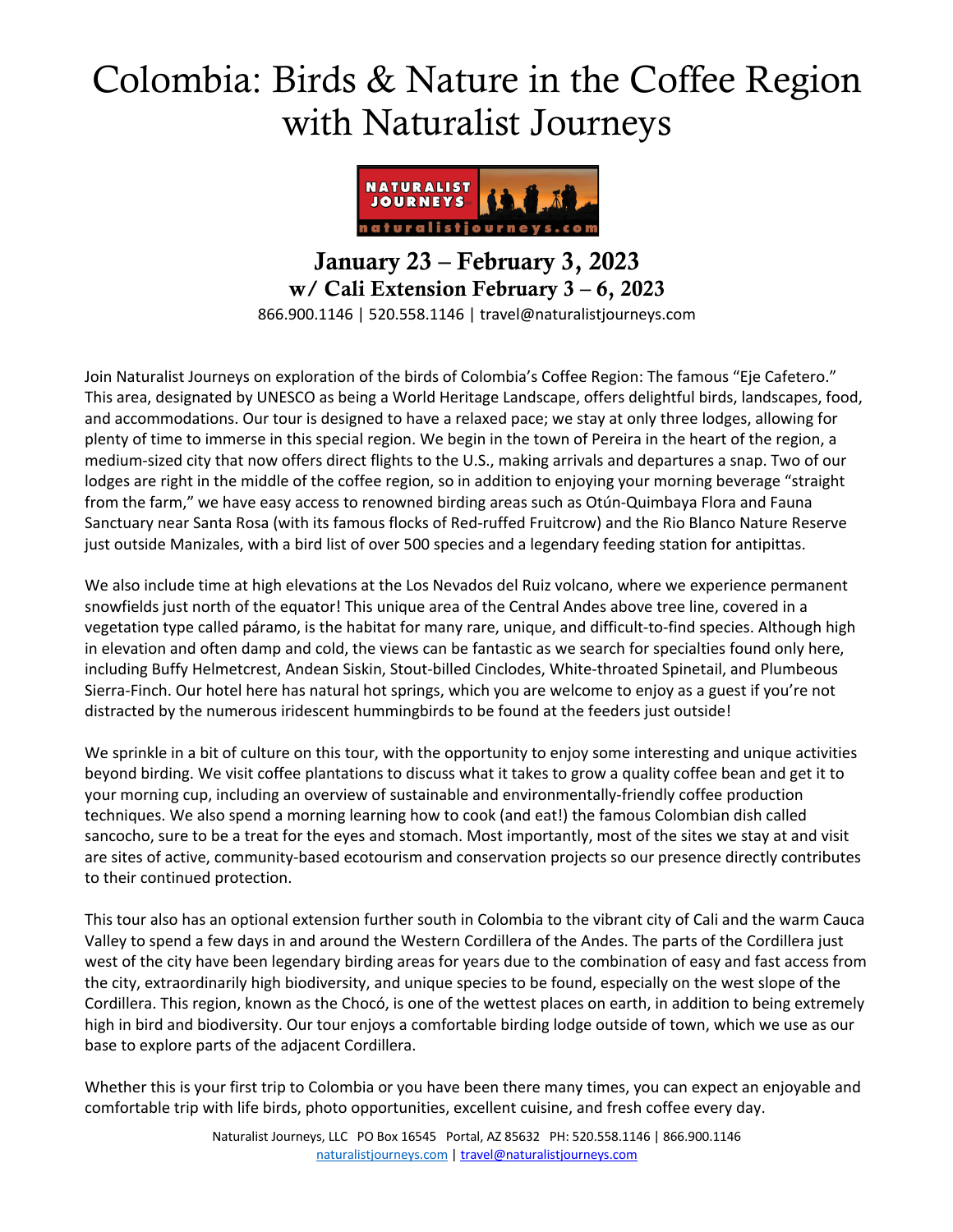#### Tour Highlights

- Explore Colombia's Coffee Region with its wonderful people, haciendas, mix of natural and agricultural habitats, and excellent food and drink
- Visit world-renowned birding sites such as Otún-Quimbaya Flora and Fauna Sanctuary (Red-ruffed Fruitcrow, Cauca Guan, Hooded Antpitta), Rio Blanco Nature Reserve (antpittas galore, parrots, tanagers, warblers, hummingbirds), and the paramo and hot springs of Los Nevados del Ruiz (with its permanent snowfields and unique high-elevation flora and fauna)
- Enjoy close-up views of thrushes, tanagers, motmots, euphonias, toucans, and hummingbirds at lodge feeding stations, great for easy identification and photography at close range
- On the extension, spend time in the Western Cordillera outside Cali in search of numerous rare and endemic birds and other wildlife in the Chocó ecoregion
- Relax in our lodges' pools, cafes, and hot springs
- Savor the classic cuisine, juices, and coffee of the region, including sancocho de gallina, arepas, patacones con hogao, and myriad fruit juices (maracuyá, guanábana, tomate de árbol, lulo)

#### Tour Summary

12-Day / 11-Night Colombia Birding & Nature Tour \$5390, from Pereira Airport is Pereira Matecaña International (PEI)

# Day-to-Day Itinerary

#### Mon., Jan. 23 Arrival in Pereira

Welcome to Colombia! Arrive today at the Pereira Matecaña International Airport (PEI). You can arrive at your leisure; a representative from our local operator transfers you from the airport to our hotel in Pereira. Dinner tonight is on your own due to varying or late arrival times, but please feel free to get acquainted with others on the tour through an informal dinner.

*Accommodations at Sonesta Hotel, Pereira*

#### Tues., Jan. 24 Filandia Conservation Corridor | Santa Rosa

After breakfast at our hotel, we start the morning experiencing a bird-based tourism project designed and implemented by community members in the small town of Filandia in the Department of Quindío. Our local guides have completed the National Audubon Society International Alliances' guide training program and are fully certified natural history guides. We learn about the work being done to create a 10-acre conservation corridor with native trees and other plants. The project also aims to increase local community participation in activities that enrich bird habitat, strengthen biological corridors, support conservation, and promote the region as a destination for citizen science and birding. We see birds in the forest around the project (examples might include Wattled Guan, Multicolored Tanager, and Parker's Antbird) and while enjoying the beautiful coffee landscape (and hopefully spotting some of the Howler Monkeys that inhabit the area). Later in the day, we transfer to Santa Rosa de Cabal and enjoy some afternoon birding around our hotel. *Accommodations at Hacienda Santa Clara, Santa Rosa de Cabal (B,L,D)*

#### Wed., Jan. 25 Santa Rosa Road to El Cortaderal

Throughout centuries, the Central Cordillera in Colombia has been drastically transformed due to human settlement, agriculture, and livestock farming, thus leading many species towards the edge of extinction. Remnants of high-Andean forests in the central portion of this cordillera have become the last refuge for species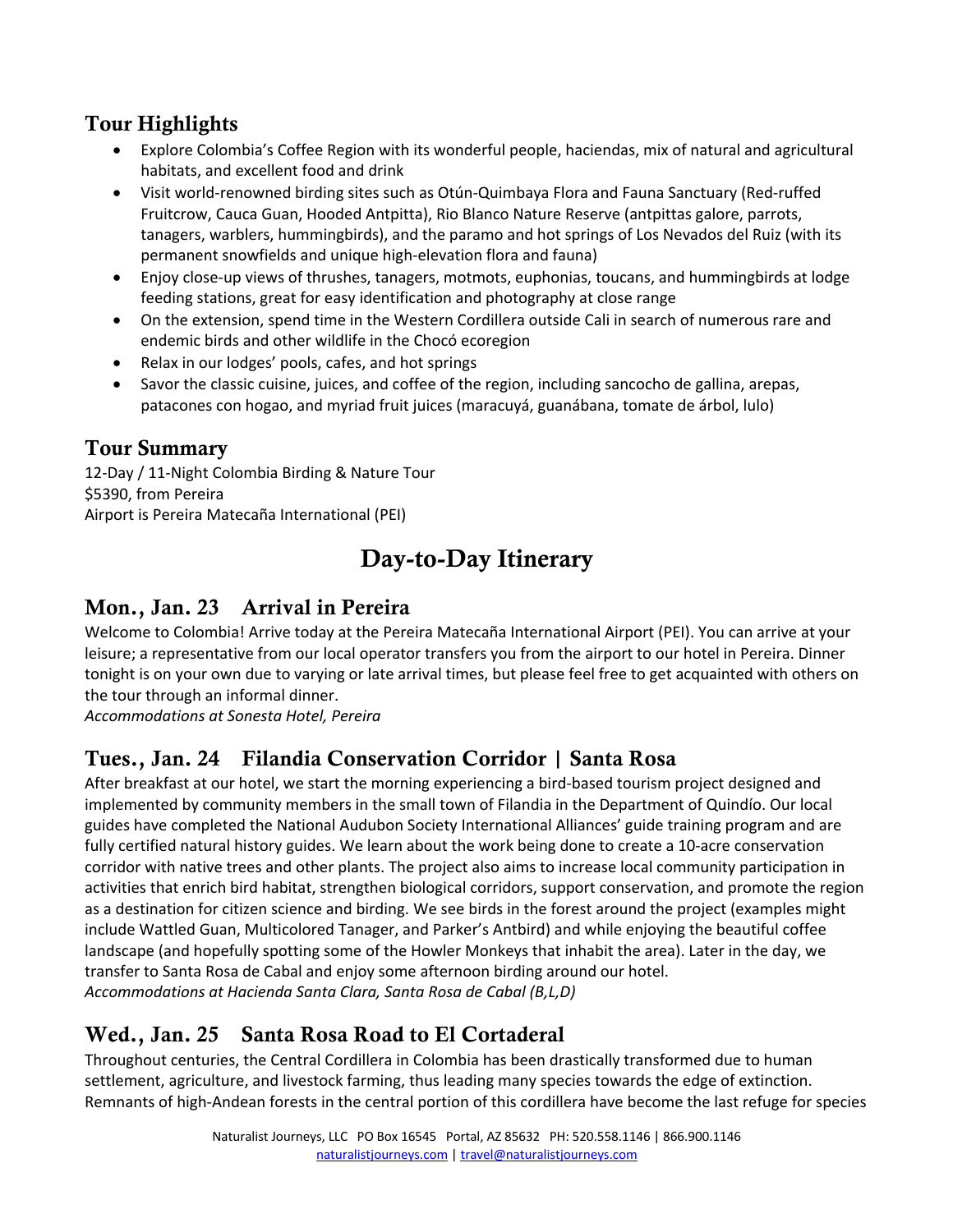such as the Indigo-winged (Fuertes´s) Parrot, one of the species that was rediscovered not long ago and whose population is currently considered critically endangered. The area of El Cortaderal, about two hours away from the municipality of Santa Rosa de Cabal, is home to these bird species and others that are found in these patches of forests. Here, we have a chance to spot the majestic Andean Condor, along with other montane species such as Black-billed and Gray-breasted Mountain-Toucan, Mountain Avocetbill, Sword-billed Hummingbird, Agile Tit-Tyrant, and Barred Fruiteater. Besides offering a great variety of bird species, the area also provides views of some truly impressive landscapes of the Central Andes. Birdwatching is easy here, located over a solitary and unpaved road in great conditions; we frequently observe large mixed flocks as they travel and one may observe birds at different heights of the forest.

*Accommodations at Hacienda Santa Clara, Santa Rosa de Cabal (B,L,D)*

## Thurs., Jan. 26 Otún-Quimbaya Flora & Fauna Sanctuary

Otún-Quimbaya Flora and Fauna Sanctuary, about an hour from Pereira on the western slope of the Central Cordillera, is a sanctuary created to protect the Otún River watershed, including its surrounding Andean and high-Andean forests. The protected area has been going through a reforestation process for more than 40 years, providing connectivity with the properly conserved forests of the higher elevations of Los Nevados National Park, hence becoming a biological corridor of great importance in the Central Andes. It's common to spot some great species of Andean mammals such as Mountain Tapir and, if we're lucky, Spectacled Bear. The elevation here is 1600—2000 meters (5800—7400 feet), with pleasant, cool evenings. The park is located in the foothills on the western slope of the central Andes and covers more than 1200 acres of native and planted forests in a mix of montane to cloud forests. The botany here is also impressive, and it's a good spot for butterflies and charismatic large insects. Fruiting *Cecropia* trees attract fruit-eating birds like Golden-plumed Parakeet.

The Otún-Quimbaya Sanctuary is currently managed by the Yarumo Blanco Foundation, an example of local community-based tourism—all of its members are local farmers who have been performing remarkable efforts to transform Otún Quimbaya into one of the best fauna and flora sanctuaries in the country. Well over 500 bird species have been recorded here and it is a must-visit site for birders and naturalists. Some of the flagship bird species we look for include Cauca Guan, Torrent Duck, Hooded Antpitta, Red-ruffed Fruitcrow, and Whitecapped Tanager with the assistance of the excellent local guides from Yarumo Blanco. We also enjoy a tasty lunch at the sanctuary's cafeteria, also operated by Yarumo Blanco, to fully support their excellent conservation efforts. We then return to our hacienda for a review of today's sightings and dinner. *Accommodations at Hacienda Santa Clara, Santa Rosa de Cabal (B,L,D)*

## Fri., Jan. 27 Quindío Botanical Garden | Malecón de Cameguadua

The Quindío Botanical Garden is located in the hills to the northwest of the city of Calarcá, only 15 minutes away from downtown Armenia (the capitol of Quindío Department). The garden has 60 acres focused on conservation. Of these, 48 acres consist of sub-Andean Forest that are found in the region and the rest is distributed between a collection of living plants and open areas. Many ecological trails have been built inside, which makes it easy to hike and a great place for birding since it is the local refuge for over 200 species. Many species of birds are easily found and observed here, including Black-faced Dacnis, Red-rumped Woodpecker, Moustached Puffbird, and Velvet-fronted Euphonia. We also visit the garden's incredible live butterfly collection with some of the most amazing species of butterflies found in Colombia.

The Malecón (Promenade) of the Cameguadua Reservoir is located on the Chinchiná-Palestina Road, approximately 30 minutes from the center of Manizales. This is an environmental project led by the CHEC (Central Hidroeléctrica de Caldas) in which they have invested resources where the objective was always the recovery of the reservoir and the construction of an eco-park. Currently, the boardwalk functions as an oasis of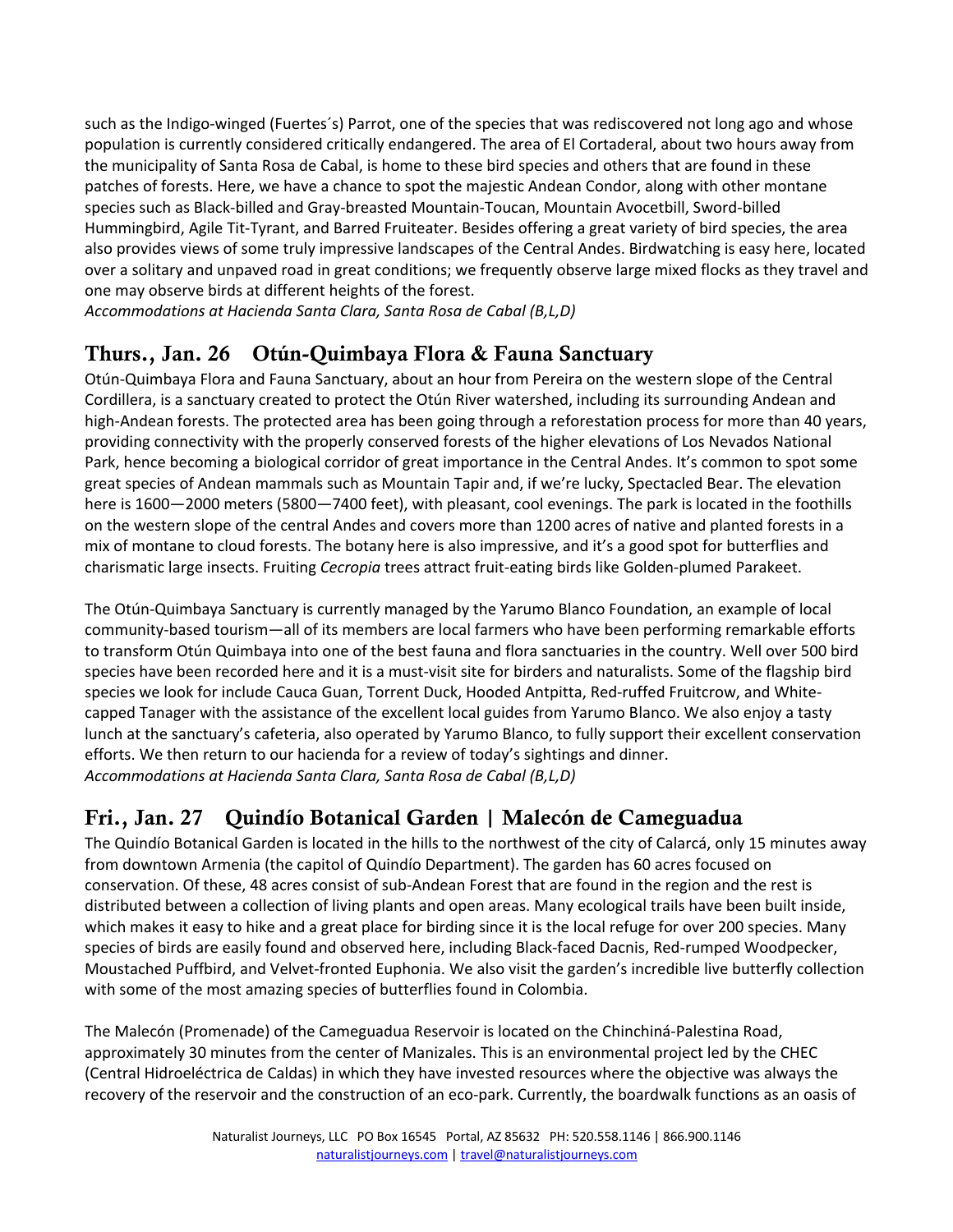life for regional aquatic birds and is an ideal place for bird watching, with accessible trails and the possibility of observing some important species such as Grayish Saltator, Grayish Piculet, Slaty Spinetail, and Olive-crowned Yellowthroat; together, these add up to over 280 species. *Accommodations at Hacienda Santa Clara, Santa Rosa de Cabal (B,L,D)*

Sat., Jan. 28 Sancocho Experience | Tinamú Lodge

We begin the day with something completely different and completely Colombian. We go to a traditional food market to buy the main ingredients for a Colombian Sancocho, then prepare this classic Colombian food! We get to experience the entire process, from the market to the stomach; a very fun, super cultural, and really delicious experience all around.

We then transfer to the Tinamú Natural Reserve, located about an hour outside Manizales in the village of San Peregrino. The reserve, which is focused on shade coffee production and other local agricultural products, has found an interesting economic alternative with birding tourism, thus promoting conservation. Tinamú Reserve is a habitat mosaic composed of shade coffee, secondary growth, and patches of native forest that have been transformed into a sustainable coffee production system that contributes to bird conservation. Tinamú is at an elevation of about 1250 meters (4000 feet) and has a bird list of 430 species, in addition to many species of plants, mammals, reptiles, and amphibians.

The reserve currently has very productive and entertaining feeders and water supplies installed for different types of species. Tinamú provides great lodging accommodations and offers meals for visitors, making it one of the most desired locations by visiting birdwatchers, especially by the many photographers who can dedicate long hours at the feeders. In the interior of the reserve, there is a 5 km network of trails with a medium level of difficulty, offering great photo opportunities of species that do not normally occur at the feeders. Tinamú is definitely one of the best lodges in the country and one of the most pleasant places for birdwatching in Colombia. We spend time after lunch exploring the trails and feeders, looking for Common Potoo, Andean Motmot, Great Antshrike, and many tanagers, including Crimson-backed, Guira, Bay-headed, Scrub, and Bluenecked. All this exploration works up an appetite and we enjoy our meals at the lodge's fine dining room. *Accommodations at Tinamú Lodge, Manizales (B,L,D)*

## Sun., Jan. 29 Río Blanco Nature Reserve | El Color de Mis Rêves Reserve

Today we visit, time permitting, two different natural reserves outside Manizales. The Río Blanco Nature Reserve is a designated Important Bird Area (IBA). The Andean and high-Andean ecosystems on the reserve's grounds, which are framed by a cloud forest, have been protected for many years due to the importance of the water resources provided to the city. This is a legendary birding destination in Colombia and, to date, over 500 bird species have been recorded! Many of these species are endemic to Colombia and have very restricted geographic ranges. In fact, the main attractions here are the antpitta and hummingbird feeders (almost 50 species of hummingbird have been recorded here!). For birders world-wide, it's known to be one of the most famous places to observe antpittas at very close range, including Brown-banded, Bicolored, Chestnut-crowned, and Slate-crowned.

El Color de Mis Rêves is a private nature reserve located on the old road to Los Nevados del Ruiz National Park at an approximate elevation of 2,600 meters (8500 feet). It contains the high montane forest ecosystem with incredible bird biodiversity and a spectacular view of the forests. El Color de Mi Rêves is known for its highquality "glamping" accommodations and a bird observatory with feeders in the forest canopy that is stunning for the observation of tanagers and hummingbirds. The ranger has also done a great job feeding antpittas, the most commonly encountered being Equatorial and Chestnut-naped. The reserve has beautiful and comfortable trails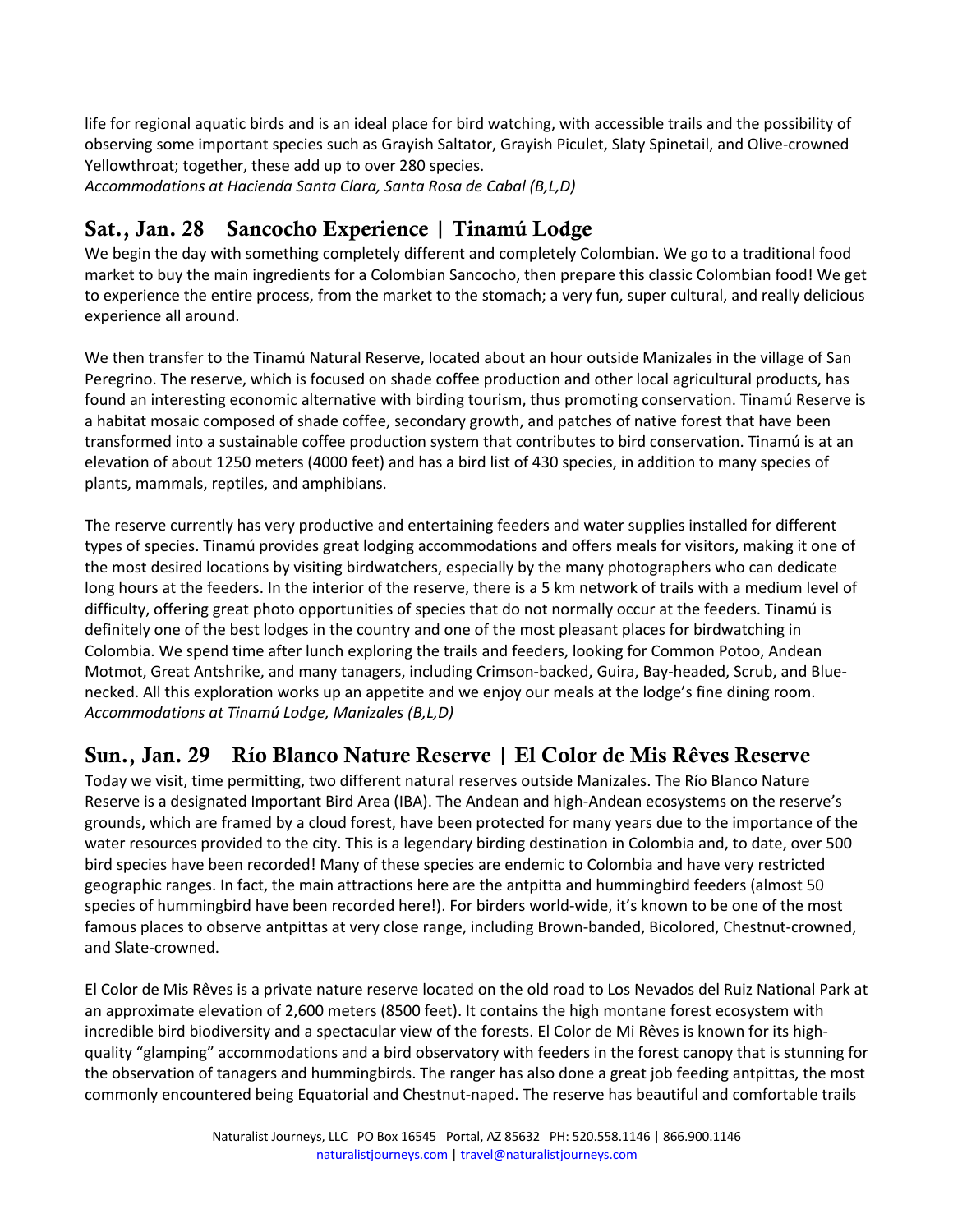where we observe many species of birds, including Hooded Mountain-Tanager, White-bellied Woodstar, Redhooded Tanager, or Red-crested Cotinga. While here, we enjoy a tasty lunch and can also have some delicious snacks.

*Accommodations at Tinamú Lodge, Manizales (B,L,D)*

## Mon., Jan. 30 La Romelia Reserve

Located about 45 minutes away from the city of Manizales, the Finca La Romelia offers a great place to appreciate the agricultural landscape of the Central Andes, walking around the local field crops and learning about them. In addition to birds, La Romelia provides an incredible private collection of native and exotic species of orchids for visitors to enjoy, showcasing hundreds of rare and endemic specimens. The beautiful gardens are excellent to sit down and enjoy the almost 270 bird species that have been recorded here. Some of the avian highlights we search for include Ultramarine Grosbeak, White-vented Plumeleteer, Scarlet-fronted Parakeet, and Flame-rumped Tanager. The owners of the finca, the Londoño Arango family, are nature lovers and enjoy sharing their passion with visitors. While wandering the trails, we not only observe birds but also learn about citrus crops, orchids, and the history behind the cultural landscape of the coffee area. *Accommodations at Tinamú Lodge, Manizales (B,L,D)*

## Tues., Jan. 31 Hacienda el Bosque | Nevados del Ruiz National Natural Park

Hacienda El Bosque is a new place for birding, located about an hour outside Manizales. It contains large patches of high-Andean forest that blend with meadows used for livestock and potato crops. The Hacienda El Bosque has recently become even more popular due to the incredible feeders made for antpittas, tanagers, and hummingbirds, and also because many species of mountain-tanagers and mountain-toucans tend to occur in the vegetation around the main house. The hacienda provides great meal services, which primarily includes traditional regional cuisine. The reserve also has excellent trails that are pleasant for walking and observing birds with ease. It currently has a bird list of over 200 species, including highlight species like Purple-backed Thornbill, Crescent-faced Antpitta, Ocellated Tapaculo, and Plushcap.

After lunch at the hacienda, we transfer to Los Nevados del Ruiz, one of the major snow-capped volcanoes of the Central Cordillera with a high point of 5,311 meters (17,425 feet)! We stay at the classic hotel Termales del Ruiz (which is at an elevation of 3,500 meters/11,500 feet), originally constructed in 1937 and located in the park's buffer zone. The hotel is famed for its therapeutic baths filled with naturally hot water from nearby springs. For the birder and naturalist, the hotel also maintains hummingbird feeders, which attract a variety of high elevation Andean hummingbirds hard to find elsewhere, such as Rainbow-bearded Thornbill, Great Sapphirewing, Buff-winged Starfrontlet, and Black-thighed Puffleg. *Accommodations at Hotel Termales del Ruiz, Manizales (B,L,D)*

## Wed., Feb. 1 Los Nevados del Ruiz National Natural Park

This natural area is located in the Central Andes, about an hour from Manizales. Its landscape is surrounded by three snow-capped peaks that are considered active volcanoes: El Ruiz, Santa Isabel, and Tolima. Although habitat conversion has occurred in areas that are adjacent to the national park, the patches of very high elevation, above tree-line sub-paramo and paramo habitat, are well preserved within this protected area. These habitats are an extremely important reservoir of biodiversity for bird and plant species restricted to these ecosystems. Without a doubt, the park is one of the most beautiful places in the country, with incredible landscapes and a gorgeous diversity of birds, making this location in Colombia a must-see for birders. The plants here are also a great attraction, with an immense amount of rare and unique species that blend in the with wild volcanic landscape, home to the largest and most important active volcano in the country. Prepare for cold, wet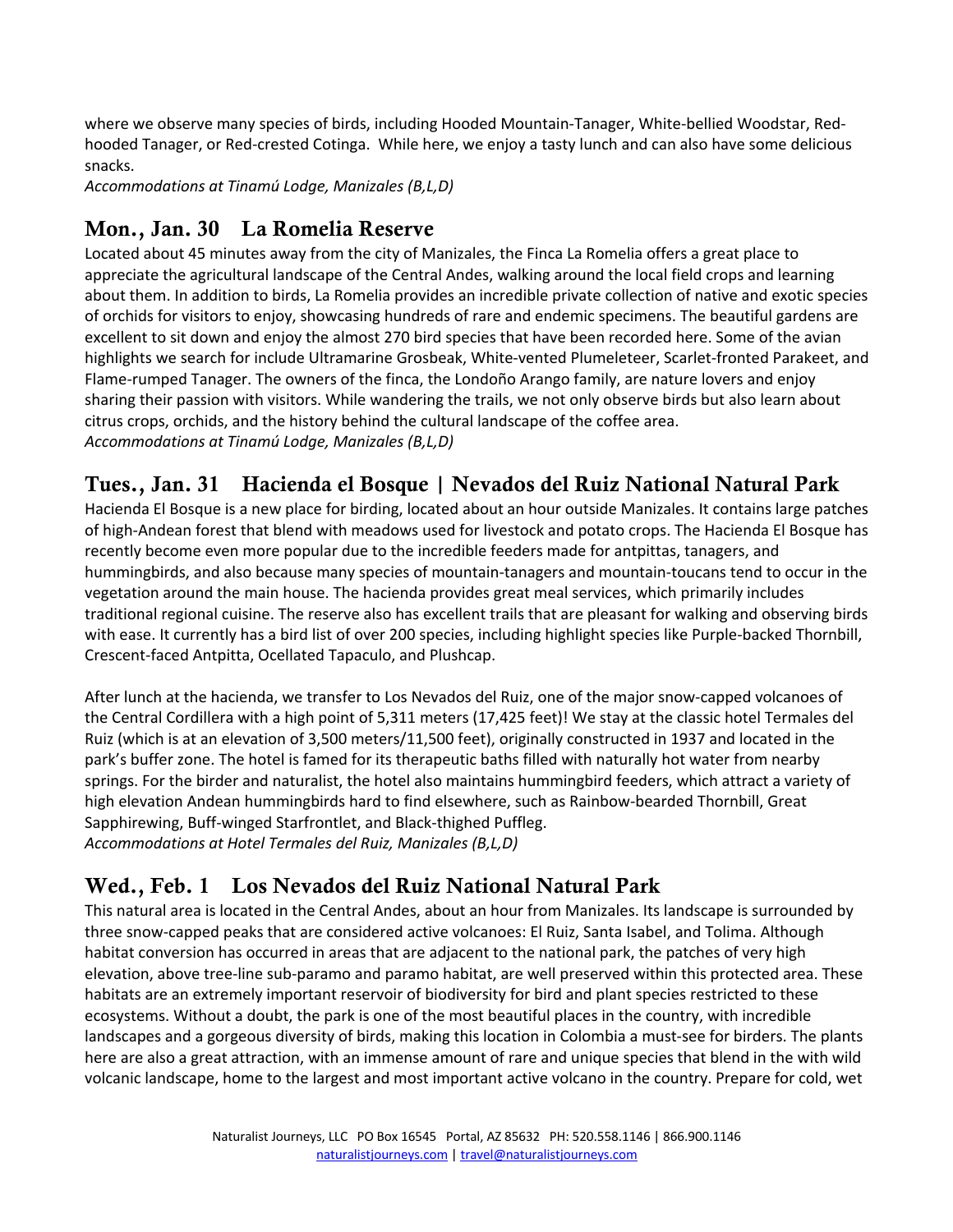weather today as we explore the higher elevations in search of the unique birds found here, like Buffy Helmetcrest, Many-striped Canastero, White-chinned Thistletail, and Black-chested Buzzard-Eagle. *Accommodations at Hotel Termales del Ruiz, Manizales (B,L,D)*

## Thurs., Feb. 2 CHEC Reserve | Pereira

The forests in the CHEC (Central Hidroeléctrica de Caldas) reserve provide protection for the hydroelectric power plant in the Department of Caldas and function as a buffer and conservation zone for the Los Nevados National Natural Park. We spend some time birding and observing on a road of about 40 km that crosses a primary forest from 2,600—3,300 meters (8500—10,800 feet) above sea level. This is a completely lonely road where biodiversity and birds are everywhere! To cover the entire road, it's necessary to use 4x4 vehicles, however, the vast majority of birding is done in the first few kilometers where the combination of primary forest and secondary forests make the diversity of birds increase considerably. This is a truly magical place for bird watching and wildlife; with luck it's possible to see a Mountain Tapir or Spectacled Bear, in addition to birds such as White-throated (Choco) Daggerbill, Golden-plumed Parakeet, Citrine Warbler, and Rusty-faced Parrot. *Accommodations at Sonesta Hotel, Pereira (B,L,D)*

## Fri., Feb. 3 Departures

For those not continuing on the extension, you can depart at your leisure from Pereira (PEI) this morning. Transportation to the airport is provided in time for your flight. *(B)*

# Cali Extension

## Fri., Feb. 3 Travel to Cali

For those participating in the extension, we spend the day traveling by vehicle to Cali, following the scenic valley of the Cauca River. We stop for birding, wildlife viewing, and lunch along the route at the Parque de la Uva (Grape Park). The park is iconic in Cauca Valley where you can see some of the unique species of tropical dry forest, among which is the incredible Ruby-topaz Hummingbird. This species is a frequent visitor to a small agave farm where it's usually easily seen and poses phenomenally for photos. Here, it's also possible to see many other species, including Grayish Piculet, Merlin, Yellow Oriole, Crested Bobwhite, and Jet Antbird. In addition to enjoying the wonderful gastronomy at the park, those so inclined may enjoy learning about the local wine culture.

We continue on to our destination for the day, the Araucana Lodge, in early afternoon in time to get settled in and enjoy an informal bird walk on the lodge's grounds before dinner. This lovely lodge is nestled at an elevation of 1600 meters (5250 feet) in a palm and bamboo grove in the Western Andes, about 40 minutes outside the bustling city of Cali (Colombia's third largest). The lodge's 20 acres harbor Andean forest, a vegetable farm, and gardens in a delightful climate, perfect for birding, leisurely exploration, and excellent meals with ingredients directly from the organic farm.

*Accommodations at Araucana Lodge, Cali (B,L,D)*

#### Sat., Feb. 4 Western Cordillera

We begin the day with an early breakfast at the lodge, so that we can get a head start on our exploration of the west slope of the Western Andes. Located about two hours outside of Cali, the Anchicayá River Canyon is next to the small municipality of El Danubio, over the old road that leads to the coastal port town of Buenaventura. The climate in Anchicayá is framed within the characteristics of the Pacific Coast of the Cauca Valley, described as being tropically humid, with high temperatures, although not excessive, and humid air due to its relatively high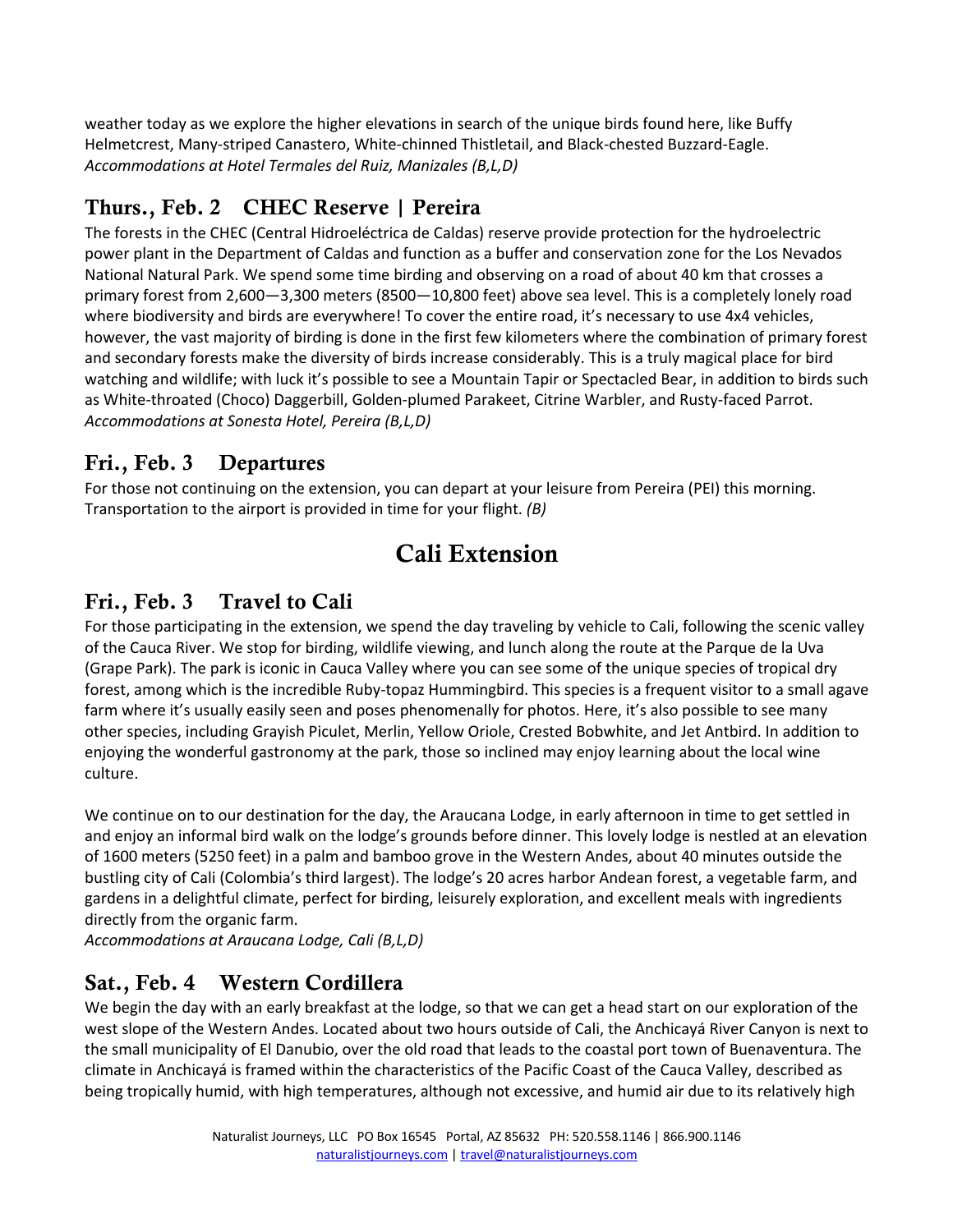level of humidity and heavy rains. The overall area for birdwatching is located between 400 – 1000 meters (1300 – 3250 feet) elevation on an unpaved road surrounded by primary and secondary forests. The old road to Buenaventura is one of most famous places to observe birds in the Western Andes with a species list approaching 500! Birding and wildlife watching is easy right from the dirt road; there is very little vehicular traffic and it's the perfect spot to see great bird species, in addition to being easy to hike and a very safe place for observers. Along this road, we encounter the highly biodiverse avifauna of the Chocó ecoregion and hope to find such specialties such as Baudo Guan, Choco Toucan, Orange-breasted Fruiteater, Golden-winged Manakin, and numerous tanagers, including Golden-chested, Scarlet-and-white, Gray-and-gold, Scarlet-browed, and Glistening-green.

Slowly returning back along the old road to Buenaventura, we stop at the house of Doña Dora, which is an incredible place to relax and enjoy the feeders for hummingbirds and tanagers. We enjoy lunch here; the food is amazing and it provides spectacular photo opportunities (you may find it hard to decide whether to feed your eyes or your stomach!). The Doña Dora house is located at a mid-high elevation range (1600 meters/5250 feet) where there is a confluence of Andean species as well as species from wetland forests in the adjacent Chocó. Doña Dora has become the must-see place to visit in the Anchicayá River Canyon. After exploring this beautiful place, we return to our lodge for a short rest, an optional happy hour, a bird list review, and dinner. *Accommodations at Araucana Lodge, Cali (B,L,D)*

## Sun., Feb. 5 Western Cordillera

We dedicate another full day to exploring the Western Cordillera of the Andes. Our first stop is La Florida Bosque de las Aves, located on the road that connects Cali with Buenaventura. One area along this road through the ridge of the cordillera is one of the most famous roadside birding areas in Colombia, known simply as "Km 18," and it has been declared an Important Bird Area (IBA), due to the diversity of bird species that are found here. This is a private tourism and conservation project in which the owner, Javier, is very dedicated and passionate about providing the best views for visitors of tanagers, toucans, and woodpeckers. The bosque also has the best feeders for seeing the amazing Chestnut Wood-Quail (a Colombian endemic) where a very stable population of this hard-to-see species comes to eat corn almost every day. In addition to this and other groundforaging species, the bosque is one of the best places to take pictures of the unique (and aptly named!) Multicolored Tanager and many other birds. The bosque is also known for amazing services and wonderful coffee and food recipes that contribute to an unforgettable experience.

Our next stop is the Bosque de San Antonio Natural Reserve, also located on the road that connects Cali to Buenaventura. The unpaved road through San Antonio is productive and the road leads up to the zone known as Las Antenas, which gradually becomes a trail only for hikers. At the edge of the road there are patches of primary and secondary forest with stubble areas. San Antonio is famous for its abundance of birds including Andean Cock-of-the-rock, which tends to be easily spotted in the area or permanently on its breeding leks where several males display at the same time. We also look for species we may have missed elsewhere, such as Nariño Tapaculo, Golden-headed and Crested Quetzals, and Red-headed Barbet.

La Minga Farmhouse is located in the small town of Dapa within the Km 18 IBA in cloud forest at 2200 meters (7200 feet). This area is close to the summit of the Western Cordillera of the Andes, with a forest that is protected inside and outside of the reserve. The access route is a rural unpaved road and provides more excellent birding, flanked by primary and secondary forests and fields of tea plants. The tanager and hummingbird feeders are impressive here, offering fantastic opportunities to photograph and observe great species at a very close distance.

*Accommodations at Hotel Movich Casa de Alférez, Cali (B,L,D)*